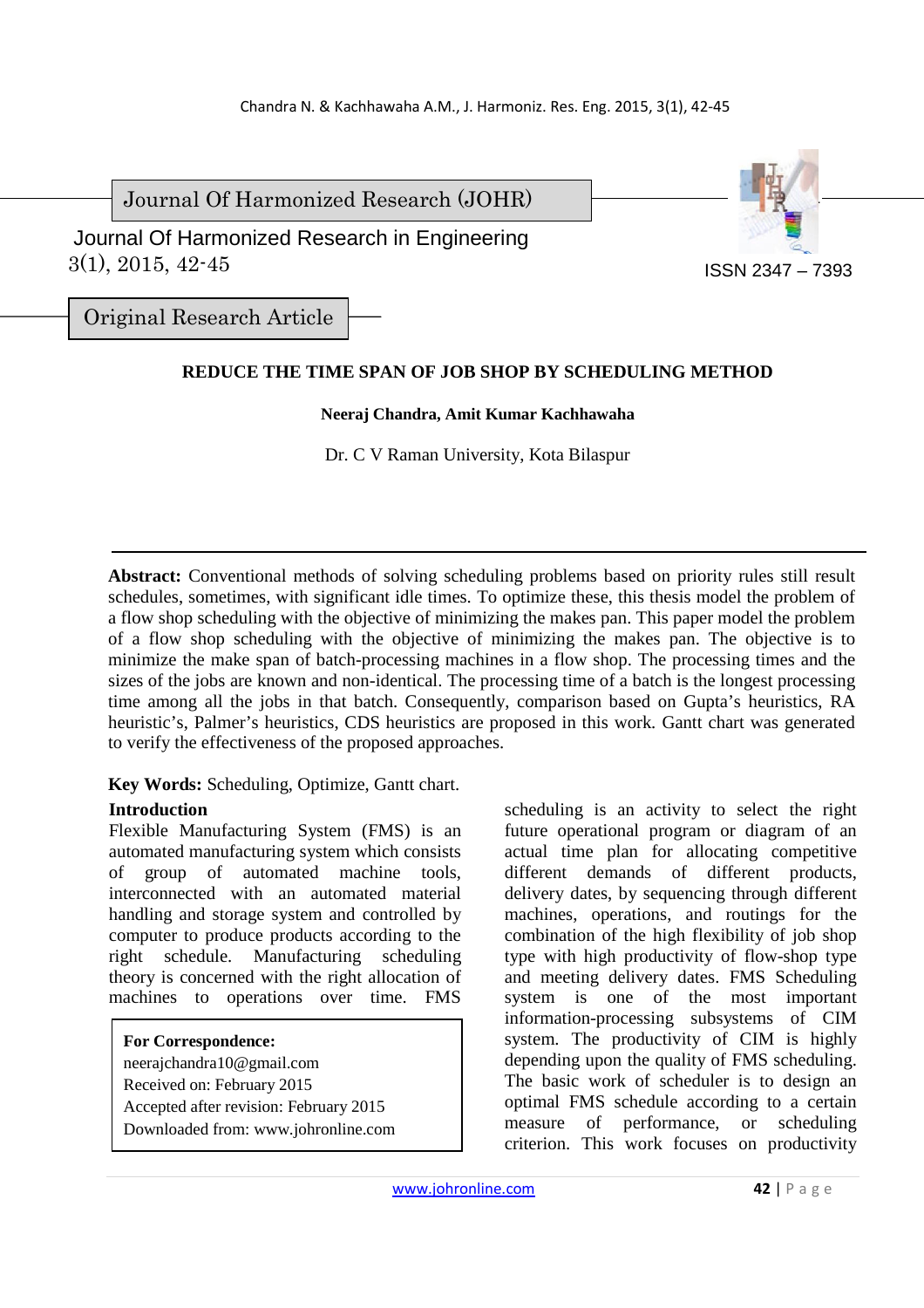oriented-make span criteria. Make span is the time length from the starting of the first operation of the first demand to the finishing of the last operation of the last demand.

The inherent efficiency of a flexible manufacturing system (FMS) combined with additional capabilities, can be harnessed by developing a suitable production plan. The classical flow shop scheduling problem is one of the most well-known scheduling problems. There are set of jobs and a set of machines. Each job consists of chain of operation, each of which needs to be processed during an uninterrupted time period of a given length on a given machine. Each machine can process at most one operation at a time. A schedule is an allocation of operations to time intervals of the machines. The problem is to find the schedule of minimum length. This work try to minimize the make span of batch-processing machines in a flow shop. The processing times and the sizes of the jobs are known and non-identical. The machines can process a batch as long as its capacity is not exceeded. The processing time of a batch is the longest processing time among all the jobs in that batch. The problem under study is NP-hard for makespan objective. Consequently, comparison based on Gupta's heuristics, RA heuristic's, Palmer's heuristics, CDS heuristics are proposed. Gantt chart was generated to verify the effectiveness of the proposed approaches. Koulamas and Kyparisis [1] developed single-machine scheduling with waiting-time-dependent due dates in which due dates are linear functions of the job waitingtimes. They construct an optimal sequence and assign the optimal due dates analytically in a single-machine setting when due dates are linear functions of the job waiting-times and their objective is to minimize the maximum job lateness. Das, et.al [2] developed, Optimization of operation and changeover time for production planning and scheduling in a flexible manufacturing system and deals with the production planning problem of a flexible manufacturing system. They specifically addresses issues of machine loading, tool allocation, and part type grouping with the objective of developing an operation sequencing

technique capable of optimizing operation time, non-productive.

# **Scheduling**

A minimal downtime and minimal waiting time are the constraints in these kinds of problems. Flow shop scheduling is a special case of the shop scheduling tasks where there is a strict order of all operations performed on all jobs. In this case, each machine can perform more than one operation for a particular job. It is a typical combinatorial optimization problem, where each job has to go through the processing in each and every machine on the shop floor. Each machine has same sequence of jobs. The problem of Job-shop Scheduling flexible (FJSP) is a generalization of the traditional JSP, where there are a set of machines available and each operation is allowed to be processed on any one of the available ones. A FJSP is more troublesome than the established JSP, because it adds a level of decision yet beside that sequencing i.e. job routes. Towards job route decides appropriate machine to process a particular operation among the available machines. Need to assign a job to a machine/resource to process it, Need to decide how many jobs can be assigned to each machine scheduling.

# **Methodologies**

Scheduling is the process by which look at the time available for job, and plan how it will use it to achieve the goals. Manufacturing scheduling theory is concerned with the right allocation of machines to operations over time. The basic work of scheduler is to design an optimal FMS schedule according to a certain measure of performance, or scheduling criterion. This work focuses on productivity oriented-make span criteria. Make span is the time length from the starting of the first operation of the first demand to the finishing of the last operation of the last demand. The approaches used in this work were the comparison based on four heuristic algorithms namely Gupta's algorithm, CDS algorithm were proposed. Here the main objective is to find the efficient heuristics algorithm for minimizing the make span. In this work hierarchical approach were used to determine the optimal make span criteria. Machine utilization and production rate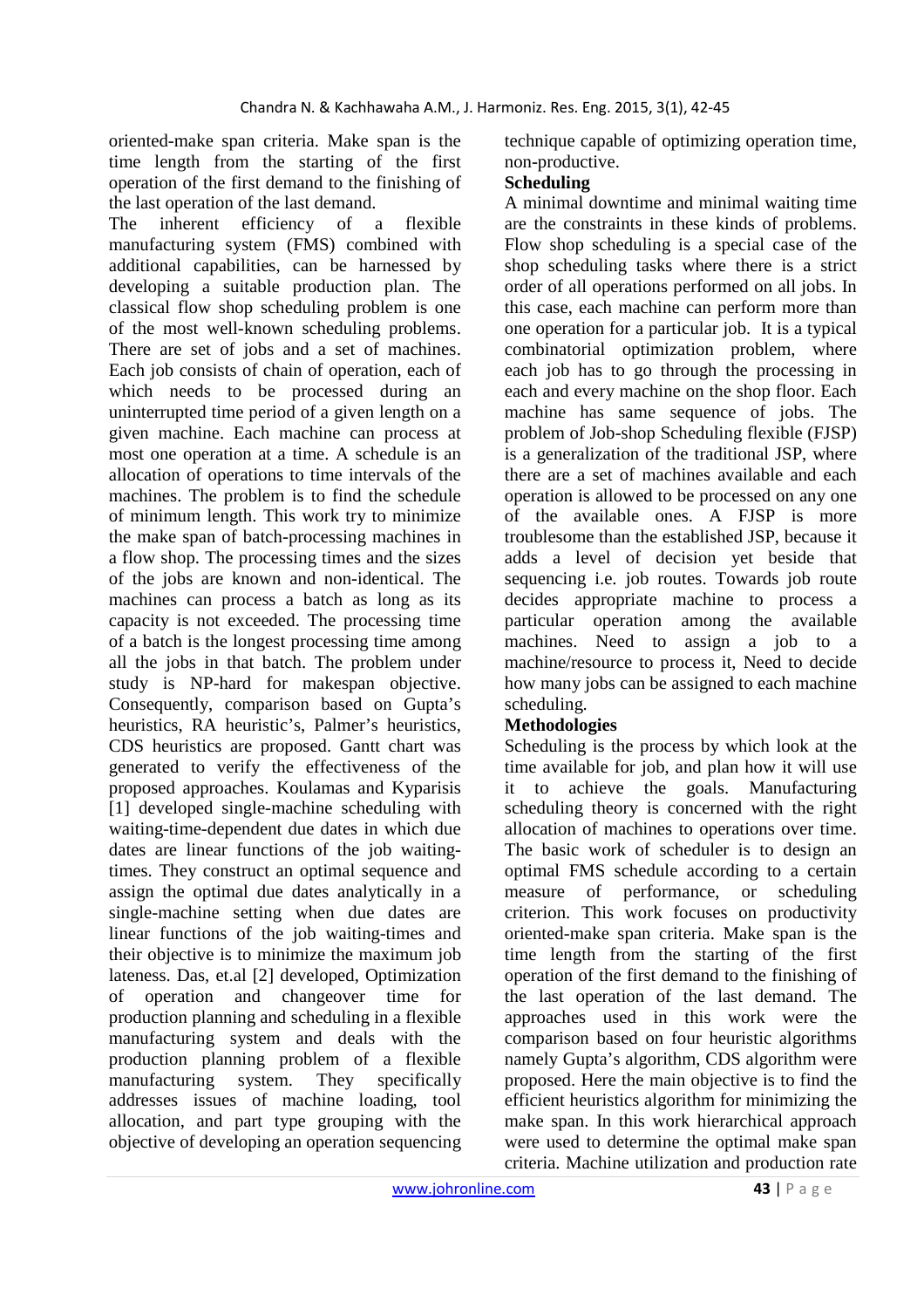are used as the criteria for evaluating part input and scheduling procedures.

## **Flow Shop Scheduling Methods**

Heuristics for general 3-Machine Problems

- 1. Gupta's Heuristic Algorithm.
- 2. CDS Heuristic Algorithm.







**Fig. 2 Result obtained**

#### **Discussion**

Instances of the job shop problem (10x10, 8x15, 5x10, 10x 15, 5x15, 5x20, 6x24, 10x20,) are considered. Three machines can influence the decision variables. Several cases with different values of this parameter are studied. However,

in each case, it is assumed that the machine time is known as soon as it occurs. This machines has a direct consequence on the number of operation that are fixed and indirectly reflects on the total number of operation present in the potential re-scheduling. The different simulations tested in this research consider various times of these three machines. From the above two method the obtained sequence times are less tha the observation time span. Both method has reduce the time span of job shop but gupta's heuristic rule has reduce maximum time span i;e 196 and CDS rule take 200 time to complete all operation in here machines. Reducing the time span of the scheduling method deteriorates the increasing production rates. In addition, if the operation occurs early in the schedule as per order of machines and does not affect delay time, it is possible to cover up delay time in the job shop scheduling approach. Each optimization problem must have an objective function which has to be either minimized or maximized in order to get a solution. In this case the objective function is the make span value or the length of the schedule. The make span value can be defined as follows: Here each job has a no operations and each operation has a particular make time. When these make times are arranged in the sequence of the schedule then each machine gets one particular make time. Out of all the machines the machines which have the maximum make time that is the make span value, there comparison graph are shown in fig. 3.